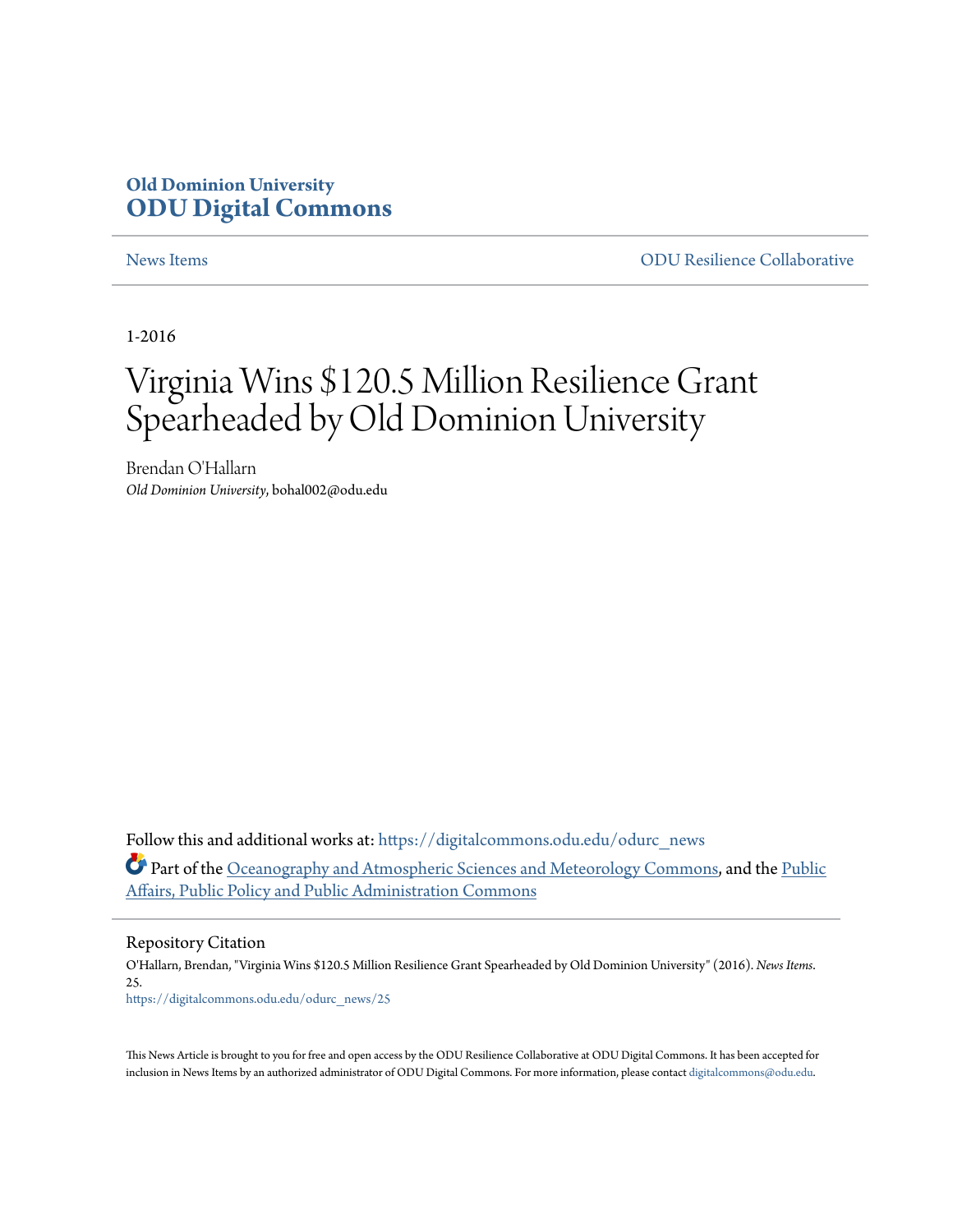# **News @ ODU**

## **Virginia Wins \$120.5 Million Resilience Grant Spearheaded by Old Dominion University**

#### [By Brendan O'Hallarn](mailto:bohallar@odu.edu)

A proposal coordinated by Old Dominion University on behalf of the Commonwealth of Virginia and three Hampton Roads communities to help protect the region from the effects of recurrent flooding has received a multimillion-dollar award from the federal Department of Housing and Urban Development (HUD).

To help combat the threat from rising seas, a total of more than \$120 million will flow to the region from the National Disaster Resilience Competition (NDRC), which was sponsored by HUD with assistance from the Rockefeller Foundation.

The Virginia application process was spearheaded by Old Dominion, which for decades has been a hub of climate change and sea level rise research. It was one of 13 projects to receive funding through the NDRC, in a competitive bid process that saw 40 entries from 26 states and Puerto Rico.

"The 13 winners of this competition exemplify what it means to lead when it comes to resilience and sustainability," said HUD Secretary Julian Castro, who attended the Jan. 21 announcement at Norfolk's Grandy Village Learning Center. "The need for decisive action is clear. Climate change is real and we see its effects every day. But no fire, no flood and no disaster is stronger than the American people. Norfolk, Virginia demonstrates that."

The award to Hampton Roads will fund a series of projects centered in Norfolk under the common theme of the proposal, an innovative living with water approach called "thRIVe: Resilience in Virginia."

Old Dominion played a key coordinating role in the application, which was submitted by Virginia's Department of Housing and Community Development (DHCD), on behalf of the City of Norfolk, City of Chesapeake and City of Newport News.

"Through President John R. Broderick's forward-thinking leadership on coastal resilience, Old Dominion played a key role in helping the Commonwealth plan, assemble, and write Virginia's successful application," said Morris Foster, vice president for research at the University. "NDRC funds will make a transformational difference in Hampton Roads' response to sea level rise."



Julian Castro, the U.S. Secretary for Housing and Urban Development, speaks with Virginia Gov. Terry McAuliffe in the background, during the announcement that Virginia received a \$120 million award from the U.S. Department of Housing and Urban Development's National Disaster Resilience Competition (NDRC).



(LtoR) Julian Castro, the U.S. Secretary for Housing and Urban Development is joined by Morris Foster, ODU vice president for research; and Paul Olsen, the University's director of federal, commonwealth and municipal programs and partnerships.



At the Jan. 21 grant announcement, Mujde Erten-Unal, associate professor of civil and environmental engineering (second from left) is congratulated by Virginia Gov. Terry McAuliffe. Erten-Unal co-led a project where Old Dominion University engineering students and Hampton University architecture students conducted a neighborhood resiliency adaptation of Norfolk's historic Chesterfield Heights neighborhood.